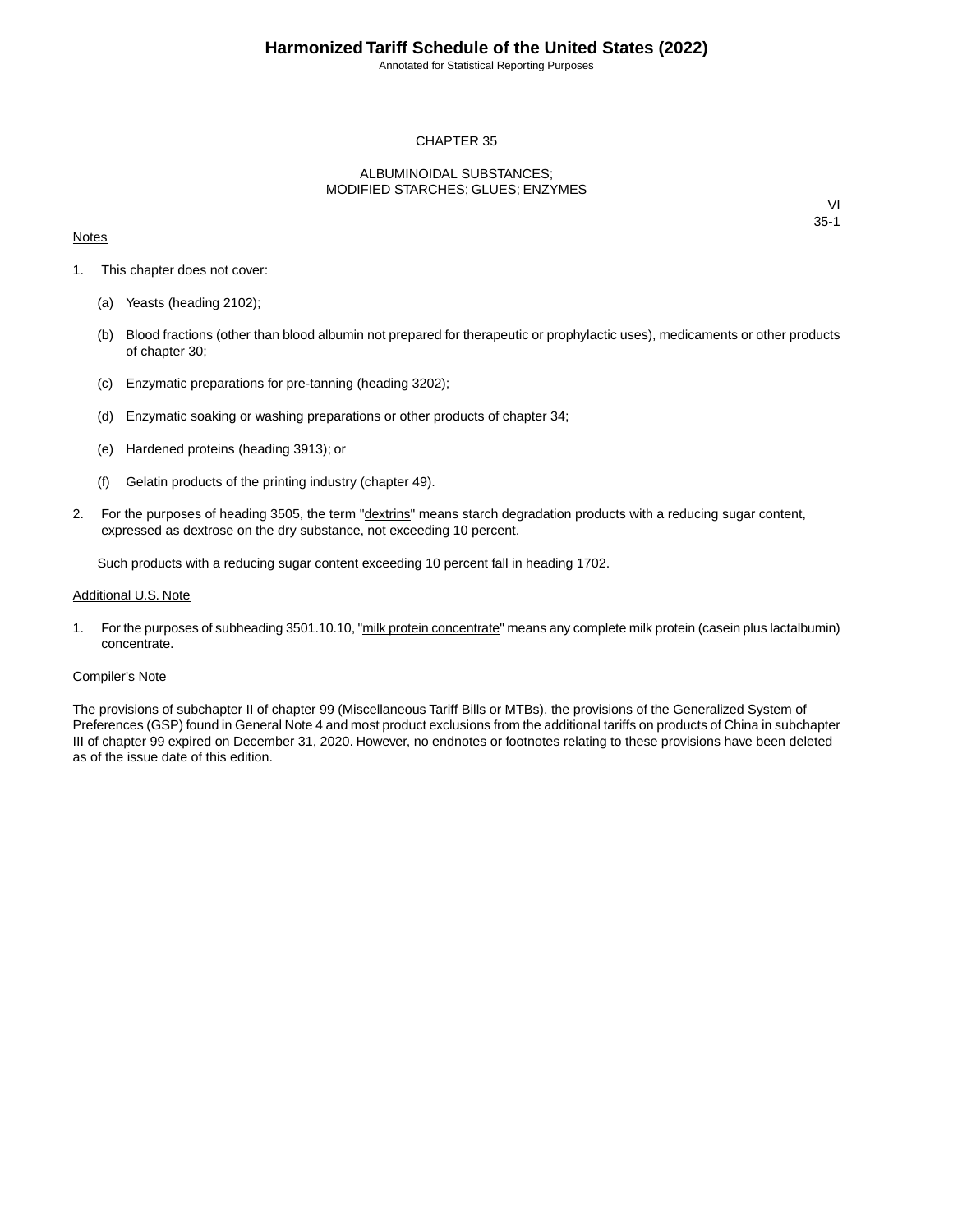## **Harmonized Tariff Schedule of the United States (2022)**

Annotated for Statistical Reporting Purposes

| Heading/                 | Stat.       |                                                                                                                                                                                                                            | Unit                            | Rates of Duty |                                                                                        |                |
|--------------------------|-------------|----------------------------------------------------------------------------------------------------------------------------------------------------------------------------------------------------------------------------|---------------------------------|---------------|----------------------------------------------------------------------------------------|----------------|
| Subheading               | Suf-<br>fix | Article Description                                                                                                                                                                                                        | of<br>Quantity                  | General       | $\mathbf{1}$<br>Special                                                                | $\overline{2}$ |
| 3501                     |             | Casein, caseinates and other casein derivatives; casein glues:                                                                                                                                                             |                                 |               |                                                                                        |                |
| 3501.10                  |             | Casein:                                                                                                                                                                                                                    |                                 |               |                                                                                        |                |
| 3501.10.10 00            |             |                                                                                                                                                                                                                            | kg msc                          |               | Free (A, AU, BH, CL,<br>CO, D, E, IL, JO,<br>KR, MA, OM, P,<br>PA, PE, S, SG)          | 12¢/kg         |
| 3501.10.50 00<br>3501.90 |             | Other:                                                                                                                                                                                                                     | kg msc                          |               |                                                                                        | Free           |
| 3501.90.20 00            |             |                                                                                                                                                                                                                            |                                 |               | Free (A, AU, BH, CL, 30%<br>CO, D, E, IL, JO,<br>KR, MA, OM, P,<br>PA, PE, S, SG)      |                |
| 3501.90.60 00            |             |                                                                                                                                                                                                                            | kg msc                          |               | Free (A, AU, BH, CL, 12.1¢/kg<br>CO, D, E, IL, JO,<br>KR, MA, OM, P,<br>PA, PE, S, SG) |                |
| 3502                     |             | Albumins (including concentrates of two or more whey proteins,<br>containing by weight more than 80 percent whey proteins,<br>calculated on the dry matter), albuminates and other albumin<br>derivatives:<br>Egg albumin: |                                 |               |                                                                                        |                |
| 3502.11.00 00            |             |                                                                                                                                                                                                                            |                                 |               | Free (A+, AU, BH,<br>CL, CO, D, E, IL,<br>JO, KR, MA, OM,<br>P, PA, PE, S, SG)         | 59.5¢/kg       |
| 3502.19.00 00            |             |                                                                                                                                                                                                                            |                                 |               | Free (A+, AU, BH,<br>CL, CO, D, E, IL,<br>JO, KR, MA, OM,<br>P, PA, PE, S, SG)         | 24.3¢/kg       |
| 3502.20.00 00            |             | Milk albumin, including concentrates of two or more whey                                                                                                                                                                   | kg Free <sup>1/</sup><br>kg msc |               |                                                                                        | Free           |
| 3502.90.00 00            |             |                                                                                                                                                                                                                            |                                 |               |                                                                                        | Free           |
|                          |             |                                                                                                                                                                                                                            |                                 |               |                                                                                        |                |

VI 35-2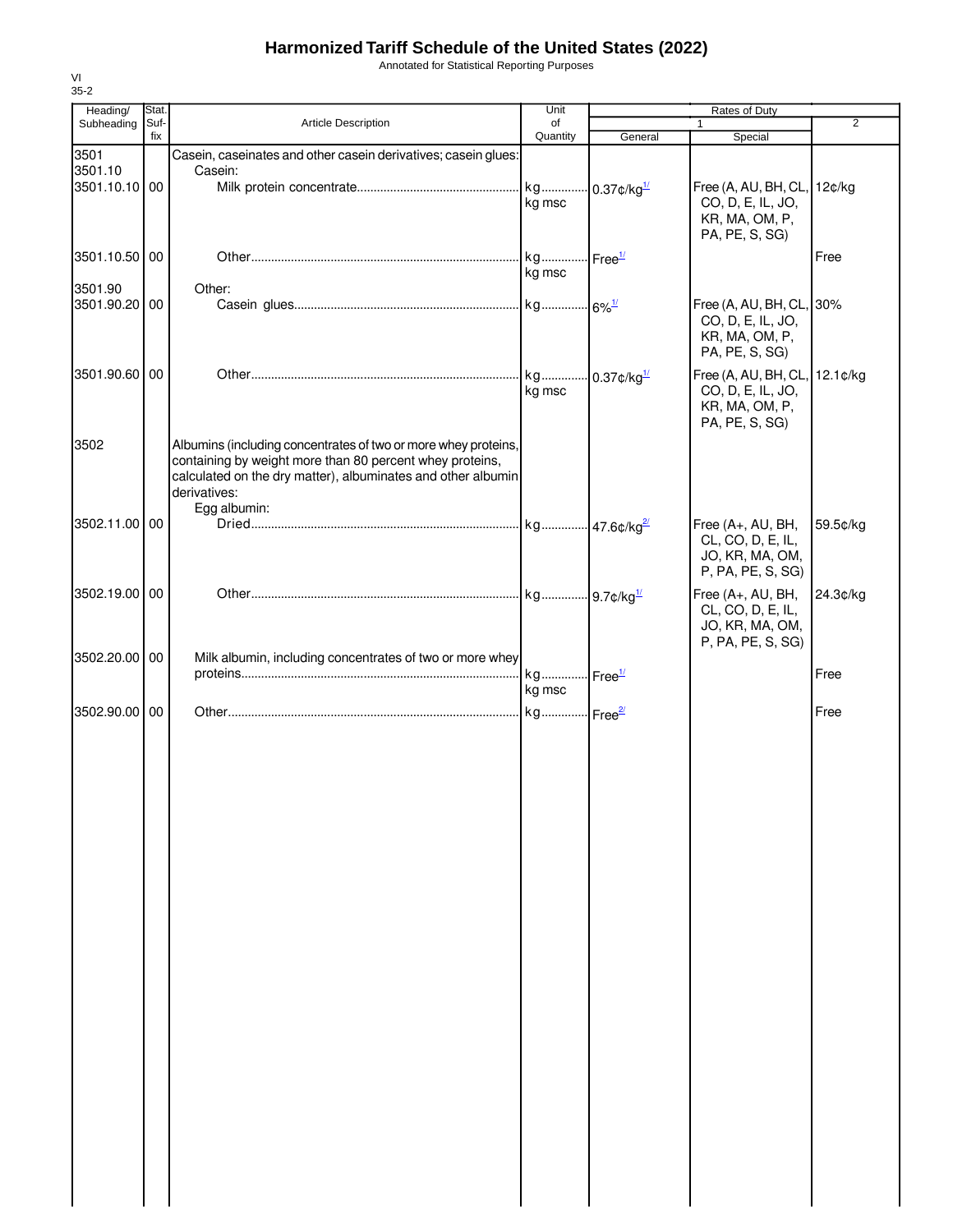## **Harmonized Tariff Schedule of the United States (2022)**

Annotated for Statistical Reporting Purposes

| Heading/      | Stat.       |                                                                                                                                                                                                                                  | Unit           |                                      | Rates of Duty                                                                            |                      |  |
|---------------|-------------|----------------------------------------------------------------------------------------------------------------------------------------------------------------------------------------------------------------------------------|----------------|--------------------------------------|------------------------------------------------------------------------------------------|----------------------|--|
| Subheading    | Suf-<br>fix | Article Description                                                                                                                                                                                                              | of<br>Quantity | General                              | 1<br>Special                                                                             | $\overline{2}$       |  |
| 3503.00       |             | Gelatin (including gelatin in rectangular (including square)<br>sheets, whether or not surfaceworked or colored) and gelatin<br>derivatives; isinglass; other glues of animal origin, excluding<br>casein glues of heading 3501: |                |                                      |                                                                                          |                      |  |
| 3503.00.10 00 |             | Inedible gelatin and animal glue:                                                                                                                                                                                                |                |                                      | Free (A, AU, BH, CL, 17.6¢/kg +<br>CO, D, E, IL, JO,<br>KR, MA, OM, P,<br>PA, PE, S, SG) | 25%                  |  |
| 3503.00.20 00 |             |                                                                                                                                                                                                                                  |                |                                      | Free (A+, AU, BH,<br>CL, CO, D, E, IL,<br>JO, KR, MA, OM,<br>P, PA, PE, S, SG)           | $5.5¢/kg + 20%$      |  |
| 3503.00.40 00 |             |                                                                                                                                                                                                                                  |                |                                      | Free (A+, AU, BH,<br>CL, CO, D, E, IL,<br>JO, KR, MA, OM,<br>P, PA, PE, S, SG)           | $15.4¢/kg +$<br>20%  |  |
| 3503.00.55    |             |                                                                                                                                                                                                                                  |                |                                      | Free (A, AU, BH, CL,<br>CO, D, E, IL, JO,<br>KR, MA, OM, P,<br>PA, PE, S, SG)            | $15.4$ ¢/kg +<br>20% |  |
|               | 10          |                                                                                                                                                                                                                                  |                |                                      |                                                                                          |                      |  |
|               | 20          |                                                                                                                                                                                                                                  |                |                                      |                                                                                          |                      |  |
|               | 50          |                                                                                                                                                                                                                                  |                |                                      |                                                                                          |                      |  |
| 3504.00       |             | Peptones and their derivatives; other protein substances and<br>their derivatives, not elsewhere specified or included; hide<br>powder, whether or not chromed:                                                                  |                |                                      |                                                                                          |                      |  |
| 3504.00.10 00 |             |                                                                                                                                                                                                                                  |                |                                      | Free (A, AU, BH, CL, 20%<br>CO, D, E, IL, JO,<br>KR, MA, OM, P,<br>PA, PE, S, SG)        |                      |  |
| 3504.00.50 00 |             |                                                                                                                                                                                                                                  |                |                                      | Free (A*, AU, BH,<br>CL, CO, D, E, IL,<br>JO, KR, MA, OM,<br>P, PA, PE, S, SG)           | 30.5%                |  |
| 3505          |             | Dextrins and other modified starches (for example,<br>pregelatinized or esterified starches); glues based on starches,<br>or on dextrins or other modified starches:                                                             |                |                                      |                                                                                          |                      |  |
| 3505.10.00    |             |                                                                                                                                                                                                                                  |                |                                      | Free (A, AU, BH, CL, 6.6¢/kg<br>CO, D, E, IL, JO,<br>KR, MA, OM, P,<br>PA, PE, S, SG)    |                      |  |
|               | 15          | Dextrin:                                                                                                                                                                                                                         |                |                                      |                                                                                          |                      |  |
|               | 20          |                                                                                                                                                                                                                                  |                |                                      |                                                                                          |                      |  |
|               |             | Other:                                                                                                                                                                                                                           |                |                                      |                                                                                          |                      |  |
|               | 40          |                                                                                                                                                                                                                                  |                |                                      |                                                                                          |                      |  |
|               | 45          |                                                                                                                                                                                                                                  |                |                                      |                                                                                          |                      |  |
|               | 92          |                                                                                                                                                                                                                                  |                |                                      |                                                                                          |                      |  |
| 3505.20.00    | 00          |                                                                                                                                                                                                                                  |                | $\cdot$ 2.1¢/kg + 2.9% $\frac{1}{2}$ | Free (A, AU, BH, CL,<br>CO, D, E, IL, JO,<br>KR, MA, OM, P,                              | $17.6$ ¢/kg +<br>25% |  |
|               |             |                                                                                                                                                                                                                                  |                |                                      | PA, PE, S, SG)                                                                           |                      |  |

VI 35-3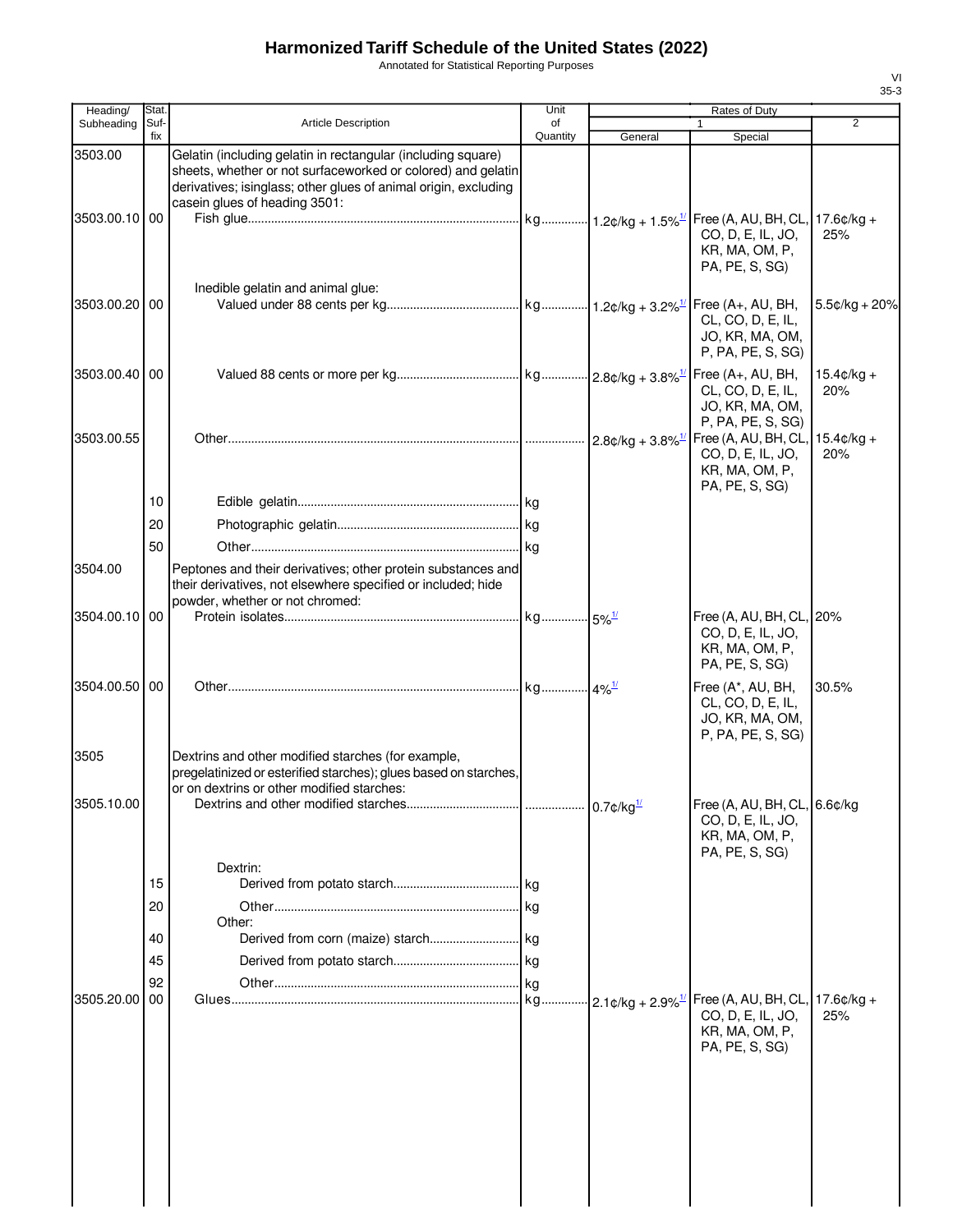# **Harmonized Tariff Schedule of the United States (2022)**

Annotated for Statistical Reporting Purposes

| Heading/                 | Stat.       |                                                                                                                                                                                                                               | Unit                  | Rates of Duty<br>$\overline{2}$ |                                                                                              |       |
|--------------------------|-------------|-------------------------------------------------------------------------------------------------------------------------------------------------------------------------------------------------------------------------------|-----------------------|---------------------------------|----------------------------------------------------------------------------------------------|-------|
| Subheading               | Suf-<br>fix | Article Description                                                                                                                                                                                                           | of<br>Quantity        | General                         | Special                                                                                      |       |
| 3506                     |             | Prepared glues and other prepared adhesives, not elsewhere<br>specified or included; products suitable for use as glues or<br>adhesives, put up for retail sale as glues or adhesives, not<br>exceeding a net weight of 1 kg: |                       |                                 |                                                                                              |       |
| 3506.10                  |             | Products suitable for use as glues or adhesives, put up for<br>retail sale as glues or adhesives, not exceeding a net<br>weight of 1 kg:                                                                                      |                       |                                 |                                                                                              |       |
| 3506.10.10 00            |             | Animal glue, including casein glue, but not including                                                                                                                                                                         |                       |                                 |                                                                                              |       |
|                          |             |                                                                                                                                                                                                                               | kg 6.5% <sup>27</sup> |                                 | Free (A+, AU, BH,<br>CL, CO, D, E, IL,<br>JO, KR, MA, OM,<br>P, PA, PE, S, SG)               | 30.4% |
| 3506.10.50 00            |             |                                                                                                                                                                                                                               |                       |                                 | Free (A, AU, BH, CL, 20%<br>CO, D, E, IL, JO,<br>KR, MA, OM, P,<br>PA, PE, S, SG)            |       |
| 3506.91                  |             | Other:<br>Adhesives based on polymers of headings 3901 to                                                                                                                                                                     |                       |                                 |                                                                                              |       |
|                          |             | 3913 or on rubber:                                                                                                                                                                                                            |                       |                                 |                                                                                              |       |
| 3506.91.10 00            |             | Optically clear free-film adhesives and optically<br>clear curable liquid adhesives of a kind used solely<br>or principally for the manufacture of flat panel                                                                 |                       |                                 |                                                                                              |       |
|                          |             | displays or touch-sensitive screen panels kg Free <sup>21</sup>                                                                                                                                                               |                       |                                 |                                                                                              | 20%   |
| 3506.91.50 00            |             |                                                                                                                                                                                                                               |                       |                                 | Free (A, AU, BH, CL, 20%<br>CO, E, IL, JO, KR,<br>MA, OM, P, PA,                             |       |
| 3506.99.00 00            |             |                                                                                                                                                                                                                               |                       |                                 | PE, S, SG)<br>Free (A*, AU, BH,<br>CL, CO, D, E, IL,<br>JO, KR, MA, OM,<br>P, PA, PE, S, SG) | 20%   |
| 3507                     |             | Enzymes; prepared enzymes not elsewhere specified or                                                                                                                                                                          |                       |                                 |                                                                                              |       |
|                          |             | included:                                                                                                                                                                                                                     |                       |                                 |                                                                                              |       |
| 3507.10.00 00<br>3507.90 |             | Other:                                                                                                                                                                                                                        |                       |                                 |                                                                                              | Free  |
| 3507.90.20               | 00          |                                                                                                                                                                                                                               |                       |                                 |                                                                                              | 25%   |
| 3507.90.70 00            |             |                                                                                                                                                                                                                               |                       |                                 |                                                                                              | 25%   |
|                          |             |                                                                                                                                                                                                                               |                       |                                 |                                                                                              |       |

VI 35-4